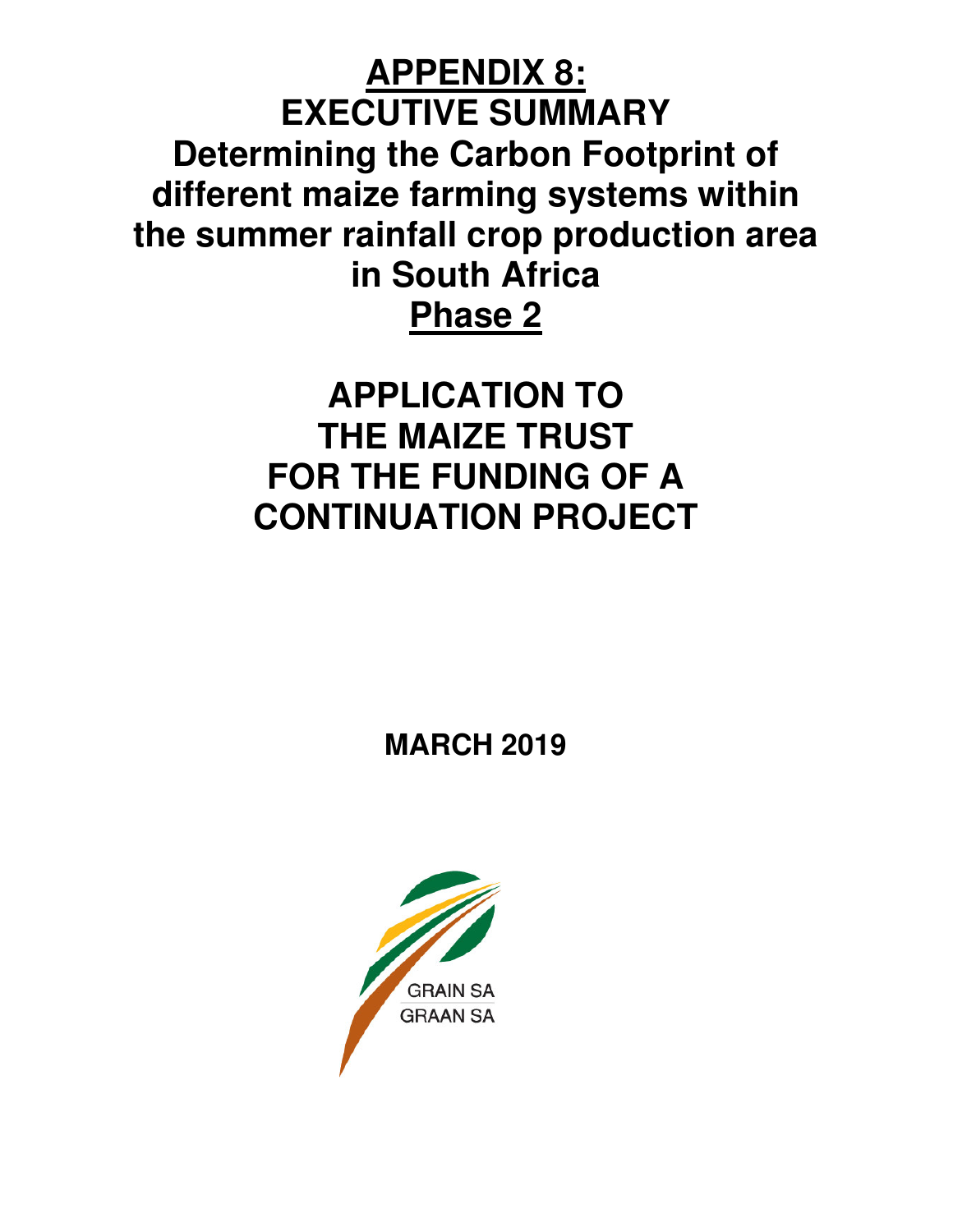# **TABLE OF CONTENTS**

# **LIST OF APPENDICES**

**APPENDIX A: Project Business Plan - Phase 2** 

## **APPENDIX B:** Work Plan and Budget – Phase 2

**APPENDIX C:** Literature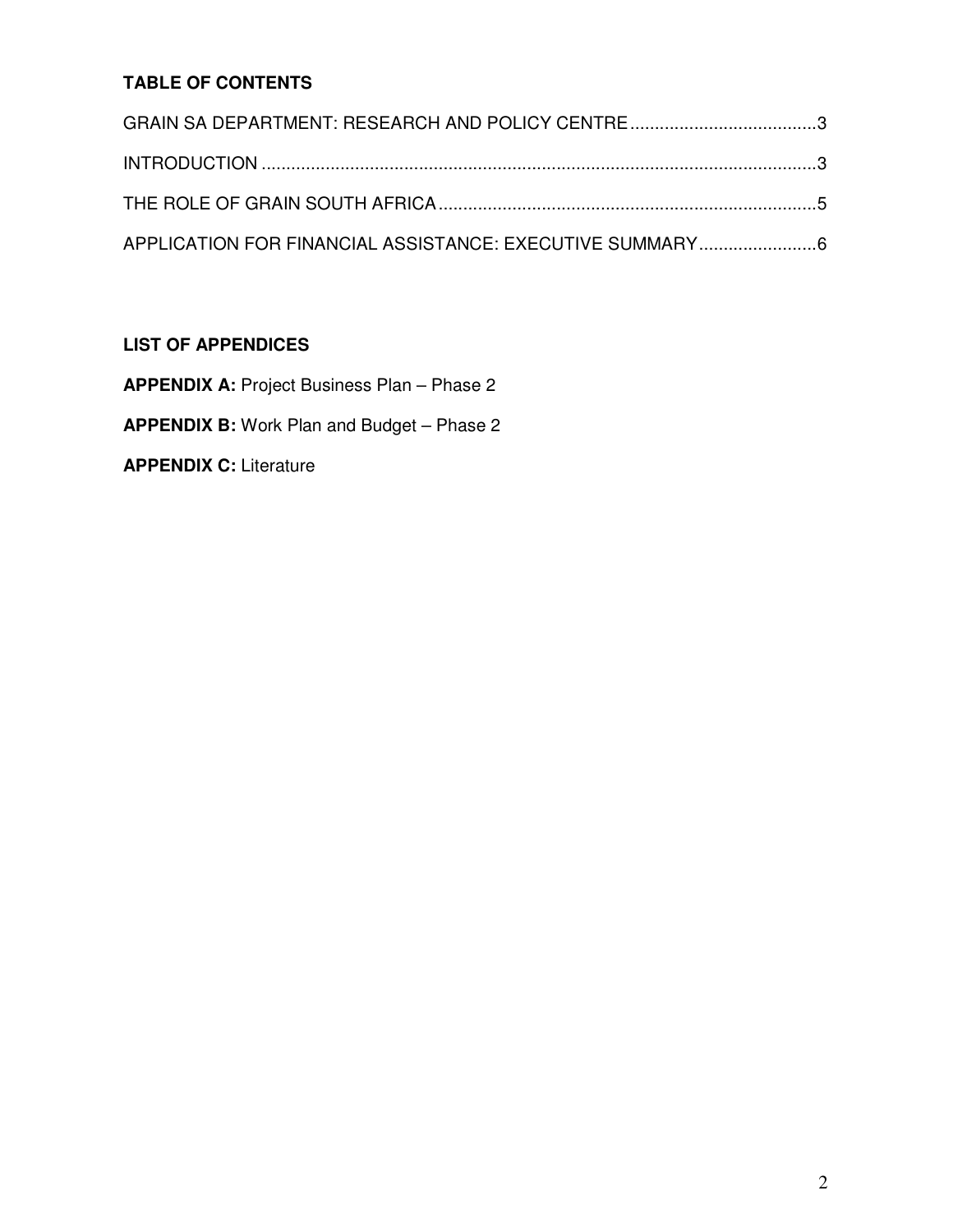#### **GRAIN SA DEPARTMENT: RESEARCH AND POLICY CENTRE**

#### **INTRODUCTION**

World-wide maize production occurs in an ever changing socio-economic and political environment and because of the RSA's relatively open economy, local maize production is influenced by many factors present in the international arena. The current world-wide food security situation is one of these factors and evidence of this.

Maize production in South Africa is exposed to serious threats, but also too many opportunities, creating the potential for a more prosperous South Africa. Because maize production is of economic and strategic importance it is essential that these threats and opportunities be identified and managed to optimize the potential role that the maize industry can play in making South Africa a better place for all to live in and to ensure that the RSA's status as a net exporter of maize stays intact which is an important milestone for food security.

Sustainable maize production is critical for sufficient food supply in the country and makes an important contribution to economic growth and wealth creation. It is therefore critical that the longterm sustainability of the industry is based on a competitive free market environment, functioning on sound economic principles.

Grain production can only continue sustainably in the long term if it is conducted on a profitable and competitive basis, as well as by using the natural resources in a sustainable manner. Market driven production requires the optimal utilisation of production factors such as land, capital, labour and management, in the interest of the grain industries, the economy and the conservation of the natural environment, which entails the reduction of the Carbon footprint despite the need for increasing production.

New and improved technological developments and sustainable, regenerative practices is necessary to constantly improve the efficiency of production in order to maintain the same production levels with less production inputs or to reach higher production levels with the same production input levels.

Basic and applicable production research is thus of critical importance to achieve sustainable production intensification through improved production efficiency. The development of new and improved technology and practices through the means of on-going research is one of the corner stones of sustainable production. **The introduction of Conservation Agriculture (CA) by Grain SA is seen as one of the key strategic thrusts in this regard.**

Research on improved crop production systems, development of new cultivars, **improved soil health**, optimal use of fertilisers and the safe and efficient use of agricultural chemicals, is of vital importance. Authorities have a necessary role to play in order to ensure the safe and efficient use of inputs as prescribed and controlled through applicable legislation. Sufficient price competition must be encouraged to ensure the availability of production inputs in the most economical way and to ensure quality inputs. However, state interference on the inputs side of grain production e.g. by taxing inputs such as diesel or to intervene in the inputs market cannot be economically justified and thus does not further the sustainable production of grain.

Increased efficiency of maize production has led to chronic overproduction, which confirms the local ability to produce for other markets than the local food and feed markets. To maintain production, the development of potential export markets is crucial. It is to the benefit of local consumers if local production is profitable at export parity prices.

The sophisticated production, storage and road transport systems that currently exist are a positive aspect in ensuring channels that can guarantee relatively safe food and affordable food for human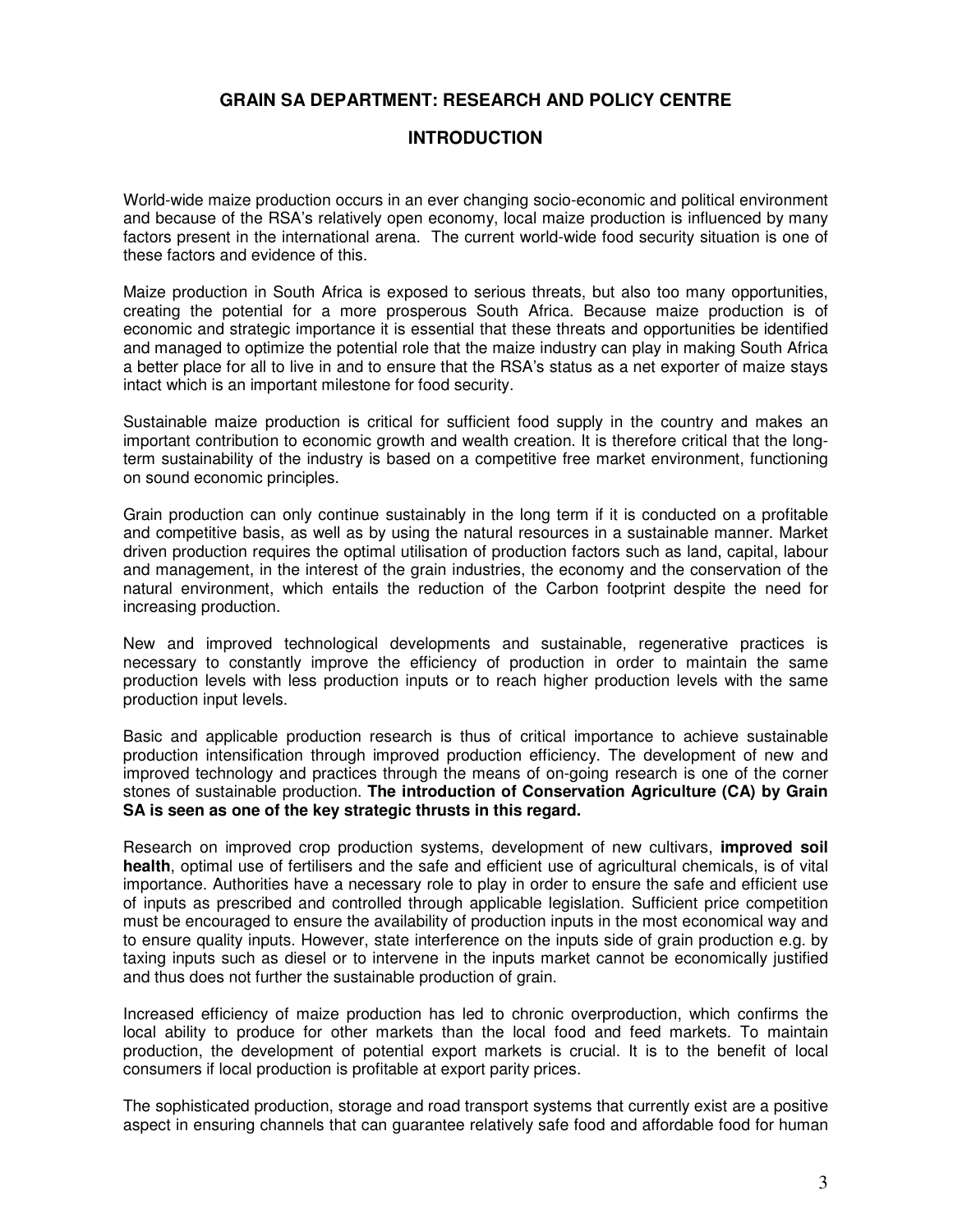animal consumption. This also adhere to international quality standards which makes it possible to produce for the export market but the systematic decline in South Africa's rail infrastructure undermines our ability to compete with other maize exporting countries.

The Department: Grain Research and Policy Centre of Grain SA continues to focus on its primary objectives and priorities for sustainable grain production in South Africa.

Grain SA has continued to provide the industry with industry-strategic research and policy information in order to enable all grain producers to produce at an optimal and profitable level.

The dissemination of industry strategic information concerning matters within the input, production and marketing fields of the grain industry has become an even higher priority for the Department: Research and Policy Development.

The exchange of strategic industry information continues through channels such as SA Graan /Grain magazine, newsletters, regional and branch meetings, as well as presentations during conferences and farmers' days.

The exchange of information via the Grain SA website has subsequently grown tremendously. However, Grain SA still faces great challenges and opportunities to serve the whole grain industry with the most accurate and up to date strategic industry information by means of the latest information technology.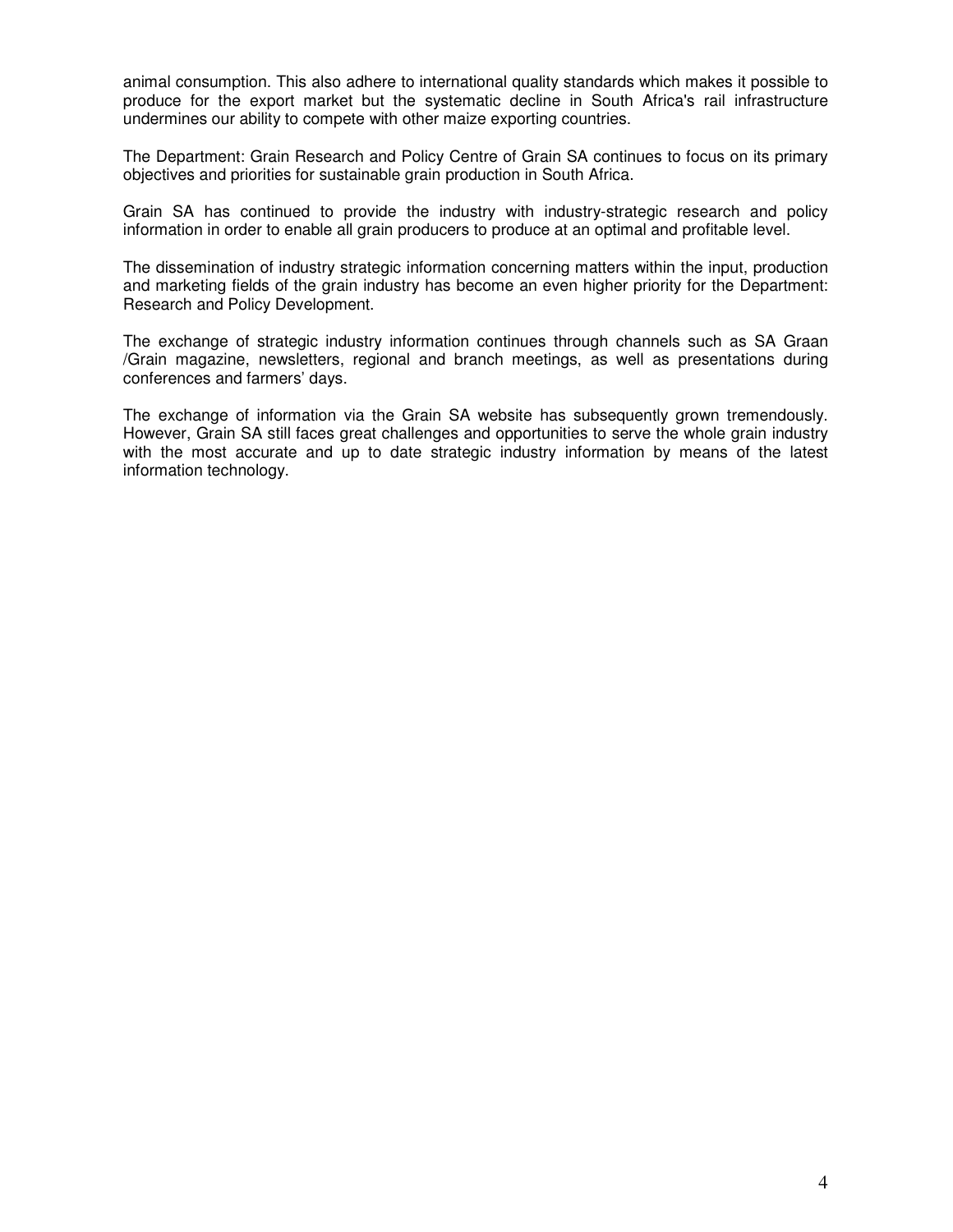#### **THE ROLE OF GRAIN SOUTH AFRICA**

Grain South Africa represents the majority of maize farmers, including a substantial portion of grain producers in the developing sector.

Grain South Africa is involved in improving and facilitating the production environment on a macro level for all maize producers in South Africa. In achieving this objective, we believe that it is also to the benefit of the maize industry as a whole.

Grain South Africa projects are structured to achieve specific goals within the broader picture and to effect project management to the full.

The projects are categorised into three main functional areas, namely the input, production and marketing environments. Even though many of the projects are to the benefit of the total industry, some of the projects may be deemed not to be to the benefit of all the sectors of the value chain. Nevertheless, we believe that these projects, if managed responsibly and transparently, will in the long term be in the interest of the total industry.

**This application (Phase 2) is a proposal that will further improve our understanding and education on the complete Carbon footprint balance of the maize-based farming systems in view of continuous improvement of the sustainability of the maize industry. Grain SA has highlighted Conservation Agriculture as one of its main focus areas, which will come under the spotlight in this project, where it's C-footprint will be compared to other production systems. It is critical that C-sequestration (Phase 2) be completed and added to Phase 1 (emissions) to get the full C-balance picture.** 

**Due to severe pressure on natural, economic, physical, human and social capital of farming communities in South Africa and in particular the maize sector, a better understanding of "sustainability" and "Carbon farming" concepts, such as C-footprint and C-sequestration, need to advance as fast as available resources will allow. In this respect, this project proposal is included in this application.**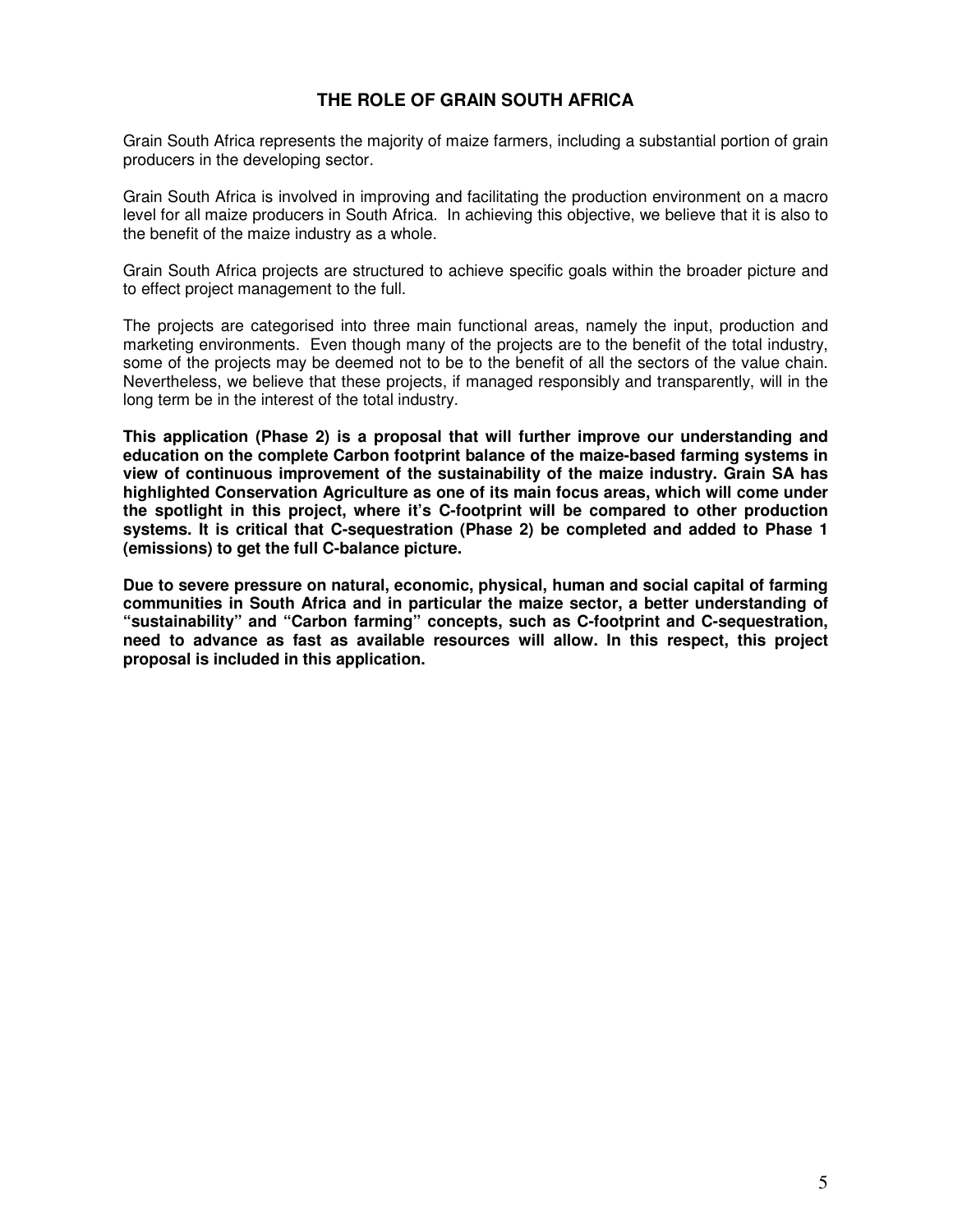## **THE MAIZE TRUST**

## **APPLICATION FOR FINANCIAL ASSISTANCE: EXECUTIVE SUMMARY**

**(Please note that Sections A and B of this Executive Summary have to be completed in respect of each project for which funding is requested. Only information critical to a project should be provided in these Sections and it should be kept as brief as possible. However, an applicant may submit additional information and more comprehensive details relating to a project by means of a separate and clearly marked document, the format and contents of which is within the discretion of the applicant).** 

## **A. IDENTIFICATION OF PROJECT AND APPLICANT**

**1.** Name or Title of the Project for which Funding is Requested:

**Determining the Carbon Footprint of different maize farming systems within the summer rainfall crop production area in South Africa – Phase 2** 

**2.** Name and Trading Name of the Applicant:

Name: Grain South Africa

Trading Name: Grain South Africa

## **B. DETAILS RELATING TO THE PROJECT APPLICATION**

**3.** Objective of the Maize Trust Deed in terms of which the application is made:

………………………………………………………………………………………………

**4.** Category under which application is made (as per attached Annexure):

Crop production, Conservation Agriculture (CA)

## **5.** Reasons why it is deemed that the Project will contribute to the above objective:

This project will contribute to the mainstreaming of sustainable use and management of natural resources (through CA), the mitigation of the negative effects of crop production on climate change, while enhancing national and household food security and income. Improved information on and increased preparedness with C-friendly maize cultivation practices, such as CA, will assist farmers to convert and align themselves to take advantage of the imminent Carbon Tax Bill to be implemented in June 2019 (Phase 1).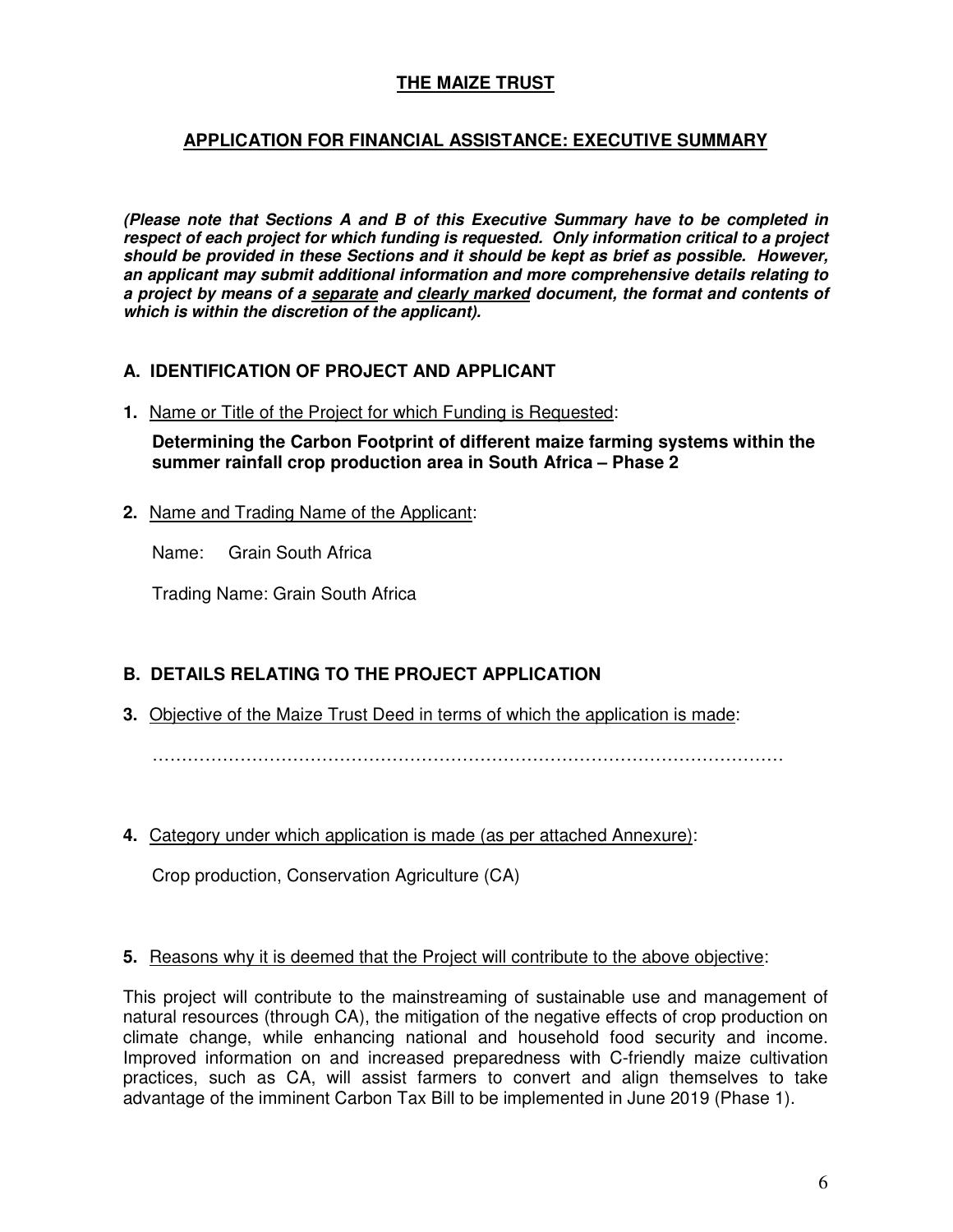## **6.** Main aim or purpose of the Project (Phase 2):

The aim of Phase 2 will be to determine the **carbon sequestration** of selected maizebased farming systems across a number of key agro-ecological regions of the summer rainfall crop production area of South Africa.

The project's short-term objectives of Phase 2 (2019-2020) are:

- 1. To collect or generate C-sequestration model input data (including weather variables required by the numerical C-sequestration model for a climate station in each of the key agro-ecological regions of the summer rainfall crop production area);
- 2. To conduct C-sequestration modelling in the summer rainfall crop production area;
- 3. To analyse and integrate modelling results;
- 4. To report and communicate C-sequestration assessment results for Phase 2.

See the project business plan (Phase 2) for more details in **Appendix A**.

## **7.** Estimated timeframe (duration) of the Project (Phase 2):

1 year, with a continuation of three years.

## **8.** Sector(s) in the Maize Industry that could or should benefit from the Project:

All commercial, smallholder and developing maize producers and ultimately the whole maize industry will benefit from this project through increased sustainability, higher production efficiency and increased competitiveness / profitability in the maize industry (i.e. "growing more with less").

## **9.** Names of Other Contributors to the Project and the value/extent of contributions:

Grain SA will collaborate with the following institutions:

**Blue North Sustainability (Pty) Ltd manages the Confronting Climate Change (CCC) Initiative on behalf of the South African Fruit and Wine Industry Bodies. CCC was established in 2008.** The initiative focuses on the Life Cycle Assessment (LCA) of greenhouse gas emissions at farm-level and across agricultural value chains, as well as a climate change knowledge resources for the industry. The initiative currently focusses on perennial tree orchards, but CCC has already developed a carbon footprint protocol, the data collection tools, database and reporting tools for grain farming in South Africa.

Blue North Sustainability is a Stellenbosch-based sustainability practice that is focused on the development and implementation of robust and credible sustainability programs in agricultural businesses and value chains. Blue North was founded in 2011. Blue North Sustainability (Pty) Ltd will collaborate with Grain SA on this project.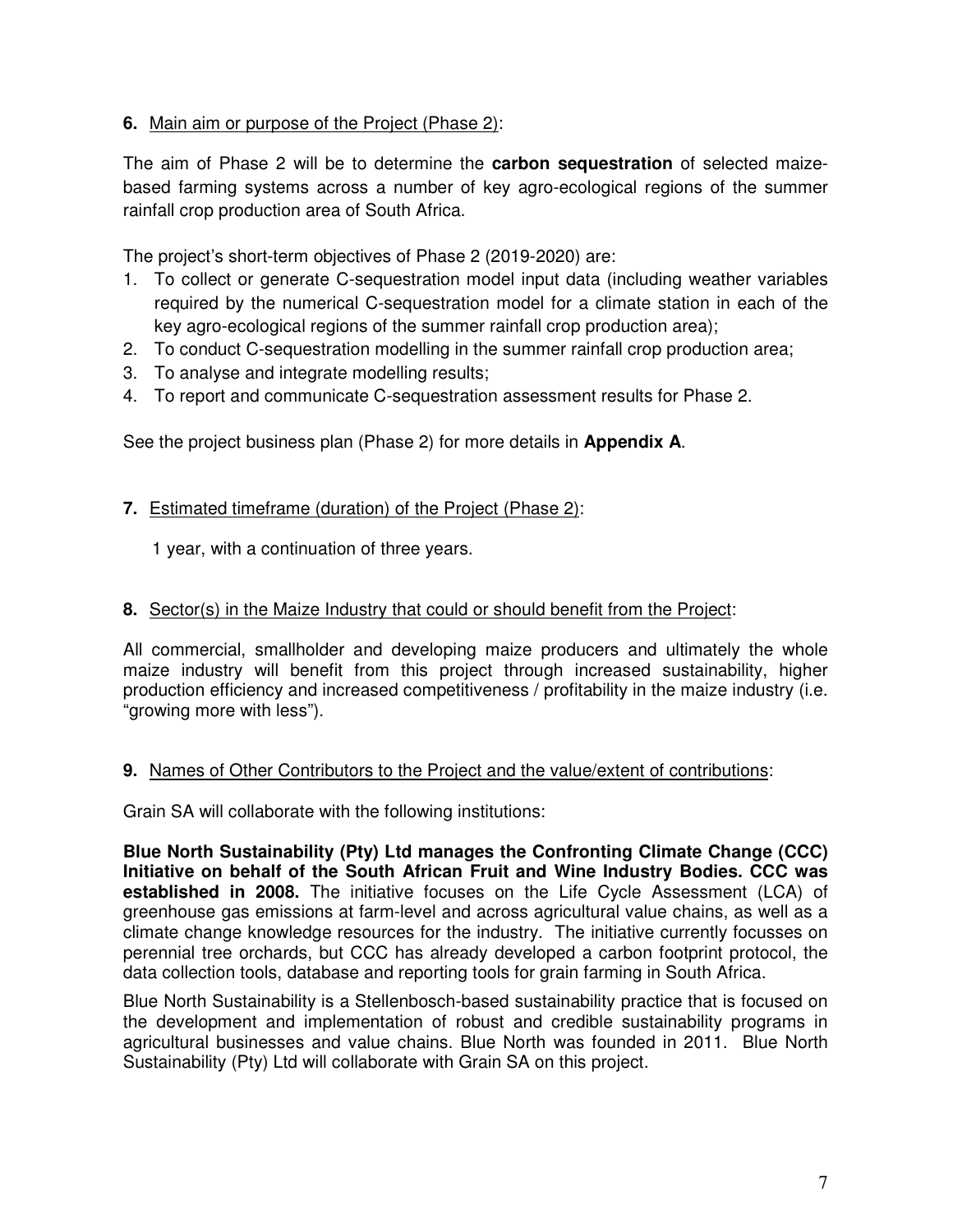**TerraSim** is an environmental consulting company specialising in the earth science component of sustainable land use, rehabilitation of mine- and degraded land, and remediation of contaminated land. Terrasim has a registered professional soil scientist with 24 years of experience in soil science and the environmental field. Terrasim specialises in the application of numerical modelling of the climate-plant-soil-water- and waste-soil-water continuum aspects.

## **10.** Summary of the total estimated cost of the Project **(Please specify the amount of the**

#### **request to the Maize Trust clearly as part of the total project budget)**:

Please see the Work Plan and Budget attached in Appendix B.

#### Details of any capital expenditure included in the Project application:

Please see the budget attached as Appendix B.

**11.** Details of any overseas traveling expenses included in the Project application:

NA

# **12.** Details of surplus Maize Trust funding available from previously funded projects: NA

## **13.** Details of similar Projects that were funded by other entities before:

Similar project was funded (to Grain SA team) by the Winter Cereal Trust for the winter grain production region in the Western Cape.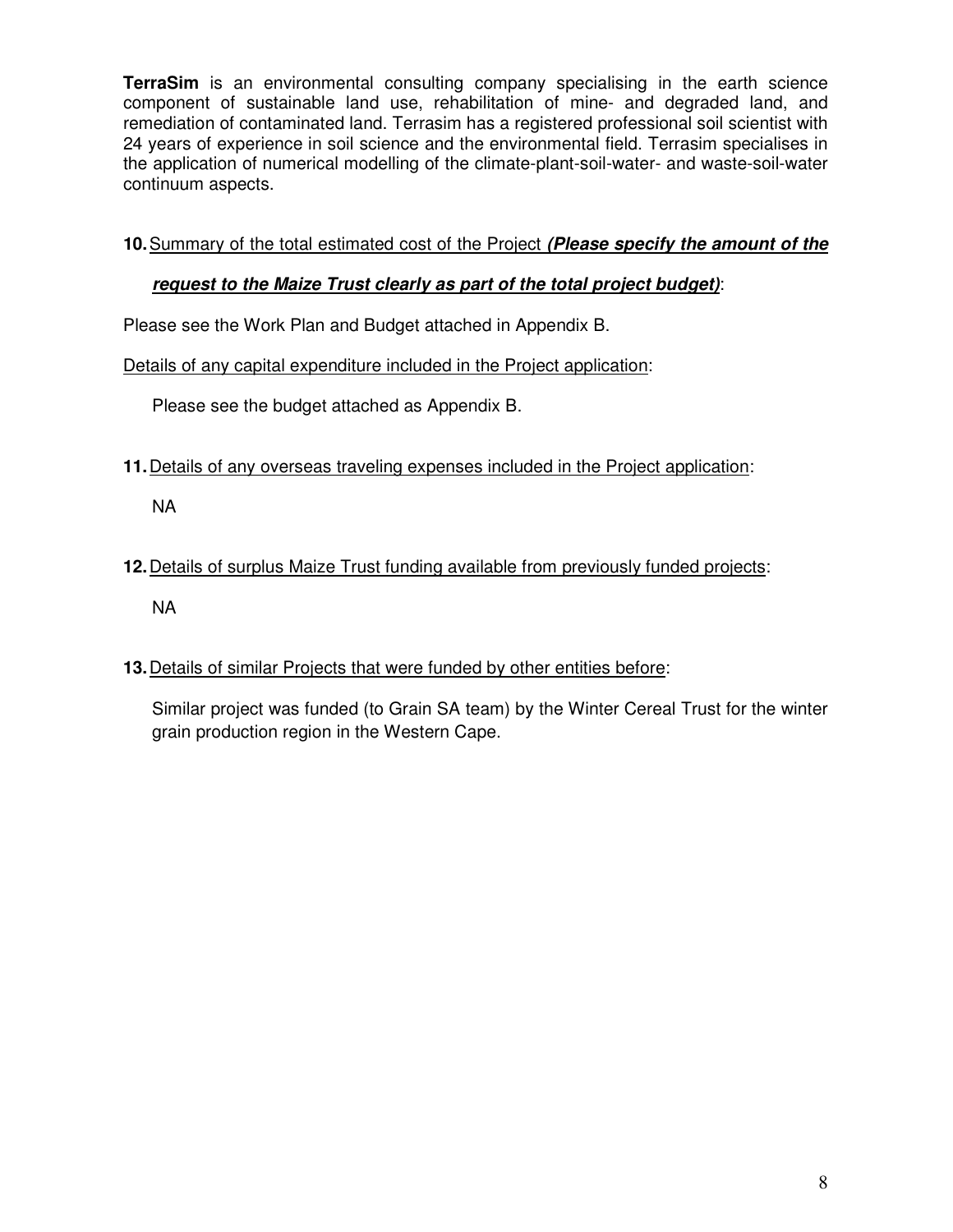## **Appendix A – Project business plan (intrinsic value to industry) – Phase 1**

## **Project Title**

Determining the Carbon Footprint of different maize farming systems within the summer rainfall crop production area in South Africa.

## **Project Background**

Increasingly the environmental impact of agricultural supply chains is being scrutinized by consumers, NGO's and governments. South Africa made a commitment to the international community to reduce its carbon footprint, hence the recent focus on carbon emissions, policy and the introduction of a carbon tax.

Improved cropland management has been highlighted as a very practical and viable carbon emission mitigation option and for that reason (and others) Conservation Agriculture (CA) is currently promoted by many role players in the agricultural industry, including Grain SA. However, it is important to conduct an in-country, or regional, study to assess the carbon footprint of different systems, including the assessment of soil health, which will provide essential information eventually facilitating the reduction in the carbon budget and increase in carbon sequestration rates.

It will therefore be important to demonstrate the impacts of different farming systems on the carbon footprint through accurate assessment tools and calculators of the carbon budgets. For example, through a combination of soil health assessments, carbon emission and sequestration rates / potential it will be possible to determine the impact of various management options on the net carbon budget and show how this can lead to improved farming efficiency, reduced emissions and alignment with the future carbon tax, or other incentive mechanisms. The proposed carbon tax legislation also contains mechanisms for selling agricultural carbon credits to other South African organisations to reduce their carbon tax exposure. This project will take the first steps towards understanding the potential of this farm-based carbon credit income stream.

## **Project Goal and Objectives**

The long term goal of this project is to determine the carbon footprint of selected maizebased farming systems across key agro-ecological regions of the summer rainfall crop production area of South Africa.

The project's short-term objectives of Phase 2 (2019-2020) are:

- 1. To collect or generate C-sequestration model input data (including weather variables required by the numerical C-sequestration model for a climate station in each of the key agro-ecological regions of the summer rainfall crop production area);
- 2. To conduct C-sequestration modelling in the summer rainfall crop production area;
- 3. To analyse and integrate modelling results;
- 4. To report and communicate C-sequestration assessment results for Phase 2.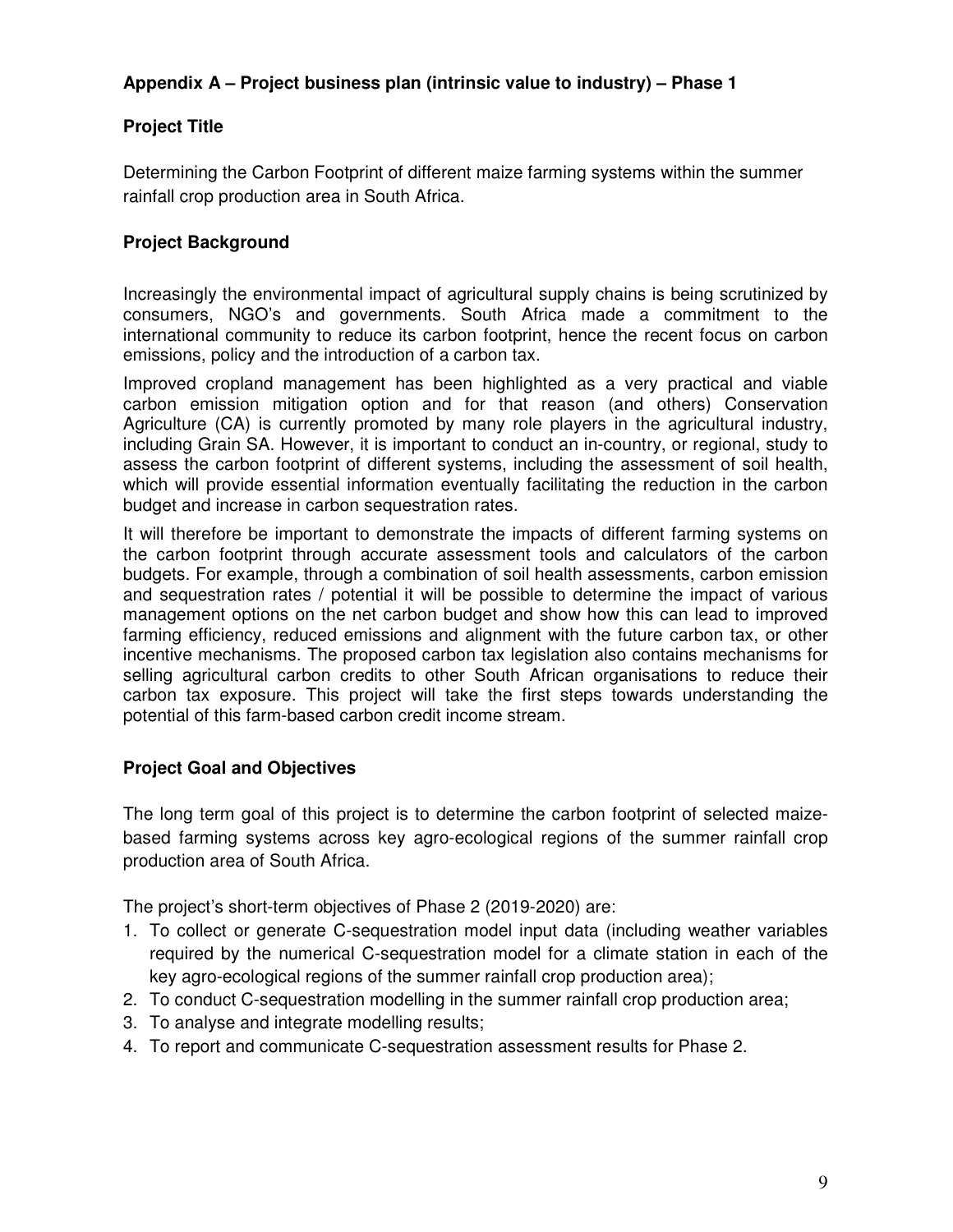#### **Project Approach**

Phase 2 of this project aims to model the carbon sequestration of selected maize-based farming systems across eight key agro-ecological regions and for three different farming systems (conventional, conservation agriculture with high external inputs (minimum tillage) and future ideal CA with low external inputs (no tillage)) from a sample of 1 dataset per region, per farming regime. Phase 2 forms part of a longer term project where the carbon footprint methodology and results can be used within the grain industry as an adaptive management tool (Figure 1).



Figure 1: Carbon footprint project phases envisaged by Grain SA.

It is important to recognise that the assessment will not be representative of all farms in a specific region but rather to provide a "snapshot" view of a particular farming system in a particular region. From 9 years of experience in the agricultural carbon footprinting, CCC can confirm that farmers who measure their carbon footprint improve their farm management systems. This process often challenges current farm management systems and highlights areas where farm management systems can be improved. Combined with data on soil health and sequestration under different practices in the regions identified, the net C footprint or C budget can further stimulate thinking and awareness on more sustainable and climate-smart agricultural options. The calculation of soil carbon sequestration potential is envisaged as part of **Phase 2** of the project.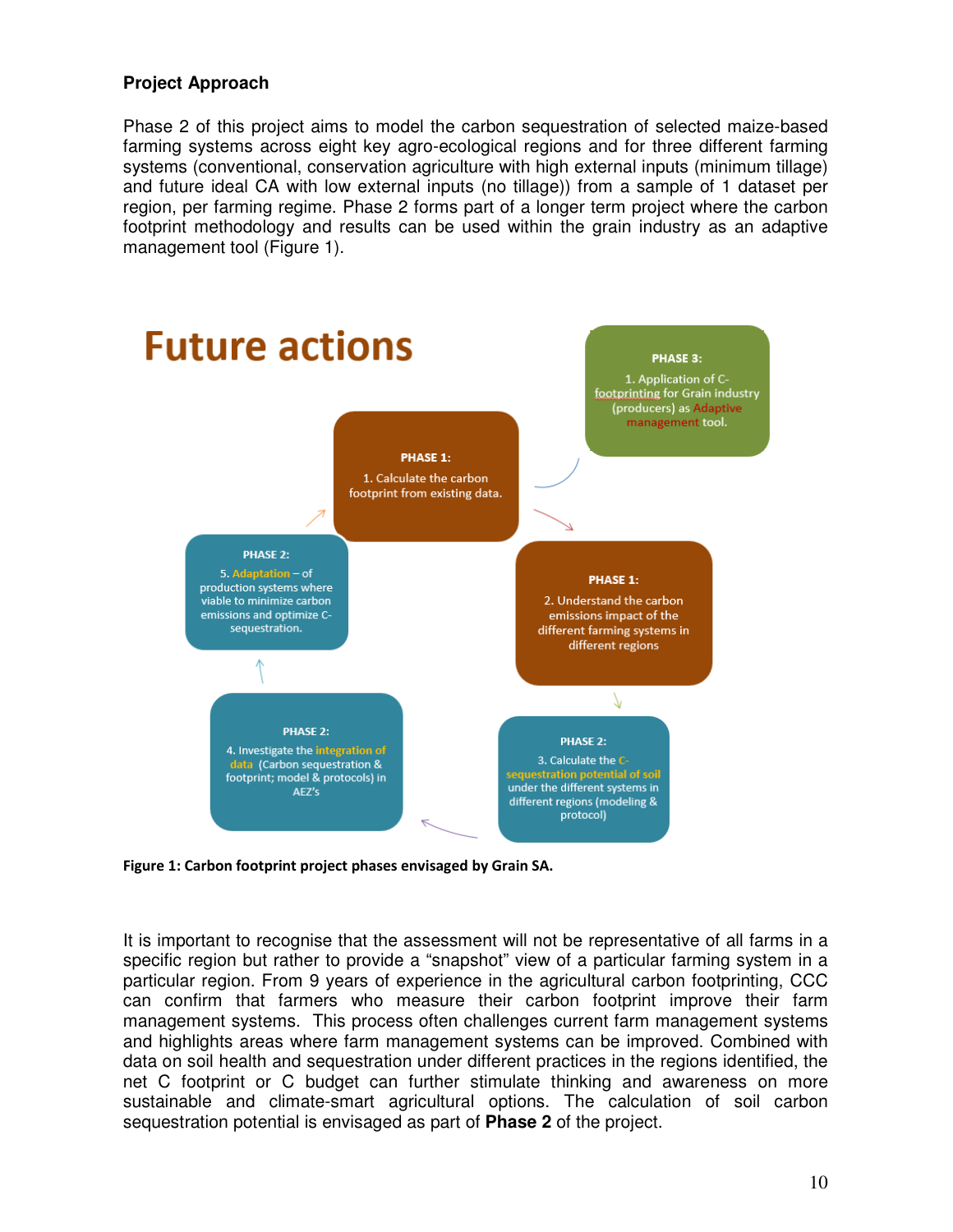## **Project Scope – Carbon footprint (Phase 2)**

#### **Soil carbon sequestration tool and numerical model**

The Intergovernmental Panel on Climate Change (IPCC) Good Practice Guidance for Land Use, Land Use Change and Forestry (2003) carbon sequestration tool for annual crops, specifically grains, will also be 'built' and applied in this study. The tool will take into account 2 parts, firstly the land use "Cropland remaining Cropland" or any other land uses remaining as such and secondly 'Land converted to Cropland' or any other land uses converted to other land uses during the audit period. Information is required for the period of 12 months. Each section will take into account the change in carbon stocks in living biomass, change in carbon stocks in soils and Non-CO2e GHG emissions.

The WinEPIC (Environmental Policy Integrated Climate), a numerical model that simulates the physico-chemical processes that occur in soil and water under agricultural management, will be used to predict the soil carbon sequestration potential for conventional and conservation agriculture grain farming systems in the eight regions. This model was selected for the Western Cape after a thorough evaluation process of fourteen (14) models and is viewed as the most suitable model for this project given the expected level of available data.

#### **Data collation**

#### **Numerical soil carbon sequestration models**

Information relevant to this study will be obtained by Grain SA which includes the following minimum data required:

- Climate data:
	- Minimum data required by WinEPIC, namely daily rainfall and air temperature, and long-term (≥40 years) monthly rainfall and air temperature,
	- Available daily rainfall, air temperature, solar radiation, windspeed and reference potential evaporation (Et0) to complement the minimum required weather data input for WinEPIC to improve modelling results.
- Soils data such as:
	- Minimum data required by WinEPIC, namely soil profile and horizon thicknesses, soil texture and rock contents,
	- Available data on organic carbon content, soil nitrogen content, particle size distribution, dry bulk density, hydraulic conductivity, occurrence and depth of impermeable layer, water holding capacity, water retention curve, and soil pH to complement the minimum required soils data input for WinEPIC to improve modelling results;
- Plant data such as:
	- Minimum data required, namely crop yield,
	- Available data on carbon and nitrogen contents of plant components, amount of N of litter fall, and plant tissue C:N ratio; to complement the minimum required plant data input for WinEPIC to improve modelling results;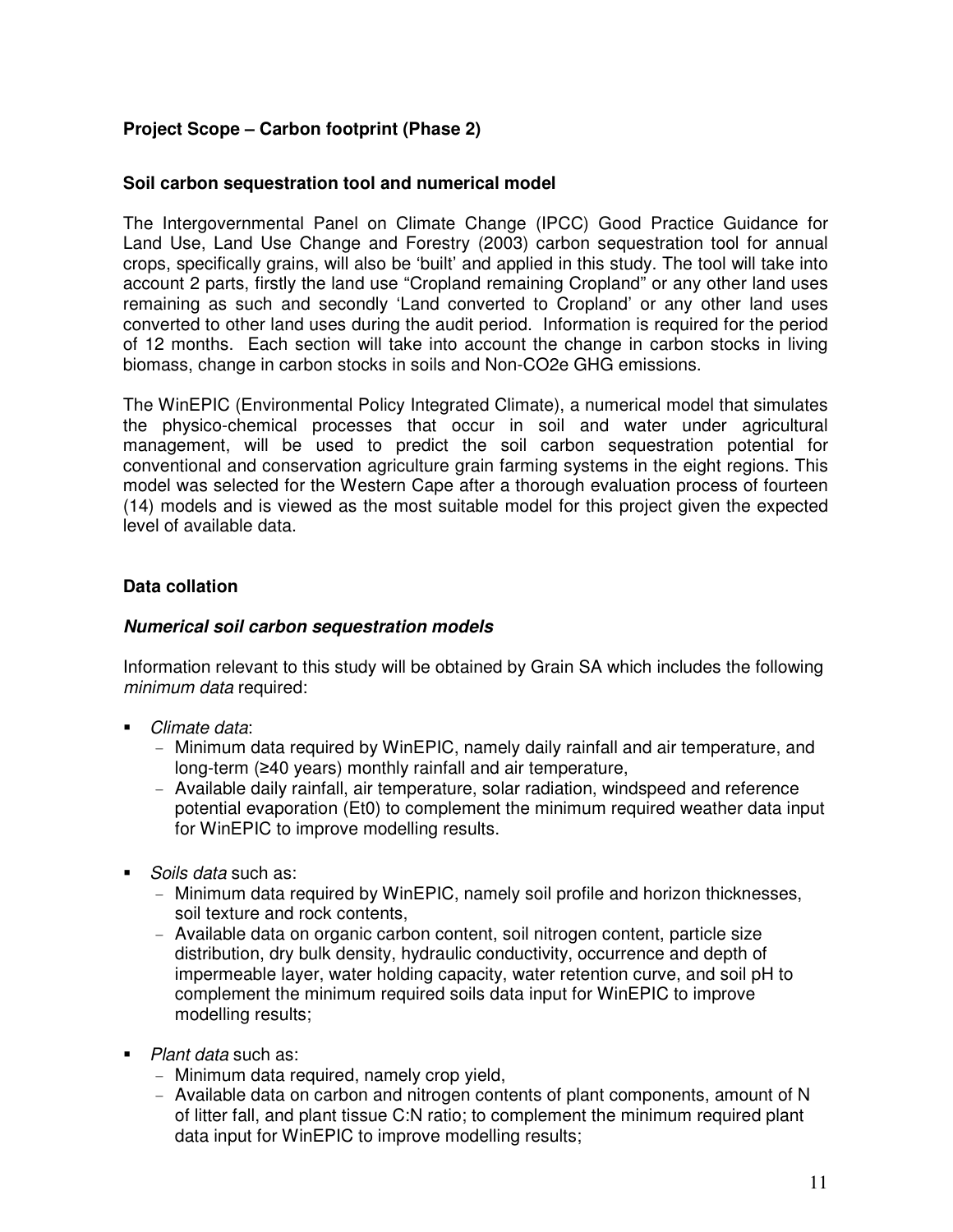- Land-use and management such as:
	- Crop rotation, planting dates, residue incorporation and tillage type, amount and timing, inorganic fertilizers type, amount and timing, and N input to the system.

The data obtained by Grain SA will be used to prepare the model input data files for the WinEPIC numerical C-sequestration model.

## **The IPCC carbon sequestration tool**

For the current land use section, which is "Cropland remaining Cropland", information on current land use within the boundaries of the farm is required. The land uses to be provided are the following:

- Infrastructure;
- Croplands;
- Indigenous vegetation specific for South Africa (Fynbos, Nama Karoo,Grassland, Savanna, Succulent Karoo, Thicket (mainly Eastern Cape), Forest (Knysna);
- Wetlands;
- Alien vegetation encroachment and;
- Degraded land.

For each land use, information on hectares, soil type, management regime, organic matter inputs and lime application as well as the period between current and previous land use is required.

The second section encompasses the 'Land converted to "Cropland or other land uses". This section will look at the conversion from a land use to other land uses, for example:

- Conversion from cropland to infrastructure or;
- Conversion from indigenous land to cropland.

The different combinations of land use change to another will be taken into account. For each of the conversions, hectares, soil type, management regime, organic matter inputs and lime application information of previous and current land use will be required.

The results from the 2 sections will be in the form of tonnes of carbon per hectare sequestrated during the 12 month period. This value can be offset with the total carbon dioxide equivalent emissions from the farm during the same audit period.

## **Soil carbon sequestration modelling**

The predicted C-sequestration for the study sites will be used to assess the impact of conventional and conservation agriculture systems grain farming systems on the long-term dynamics of soil organic matter under a variety of land management practices in order to determine the potential for soil carbon sequestration.

The following farming systems will be simulated:

- Conventional tillage representing different tillage practices with high external inputs in each of the regions;
- Conservation agriculture:
	- Minimum tillage representing conservation agriculture with high external inputs (current systems),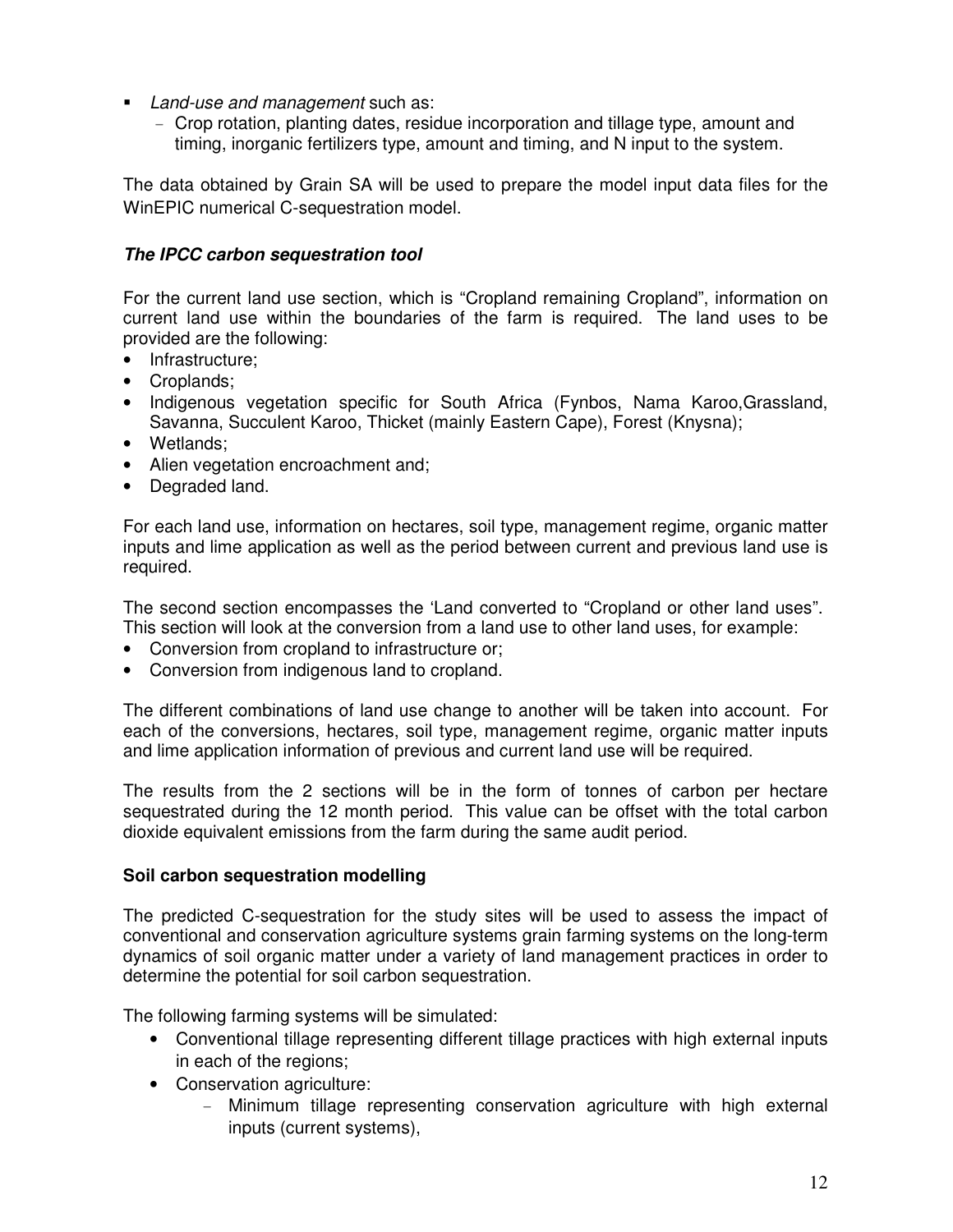- No tillage representing conservation agriculture with low external inputs and the 'ideal future state' of conservation agriculture farming systems.

#### **Numerical soil carbon sequestration model**

#### Soil carbon sequestration potential will be predicted **at field-scale that represents a farmers' field based on readily available data for these regions**.

The primary aim of the carbon sequestration modelling exercise is to assess the application, potential shortcomings and ability to of numerical C-sequestration model(s) to predict long-term carbon sequestration potential for the grain farming land management practices using readily available data. The collection of non-readily data or data that is not available for the Csequestration modelling is beyond the scope of the proposed study.

#### **Study sites**

The following eight (8) broad production regions have been identified as a framework for the assessment:

- Limpopo (Springbok flats)
- North West Province
- NW Free State
- Eastern Free State
- Northern Free State (Vrede, Frankfort, Sasolburg/Vanderbijl, Heidelberg, Koppies, Standerton, Parys)
- Eastern Highveld (Mpumalanga) & KZN
- Lower Orange river irrigation
- Smallholders (KZN)

The regions represent the range in climatic and specific land management practices, such as rotation systems, cultivation and fertilisation of grain farming systems of the summer rainfall grain production area of South Africa.

#### **Agro-ecological zones**

The soil carbon sequestration potential will be predicted with the IPCC tool and extrapolated from field-scale for a typical/likely conditions case scenario for each of the eight broad production regions. The WinEPIC modelling exercise will *not* involve the spatial upscaling from field-scale to agro-ecological zones. The WinEPIC modelling will also not involve modelling based on a GIS systems approach. The total regional assessment will be based on the total (weighted) hectares under CA and CT systems in the eight broad zones and the predicted C-sequestration results of the scenarios simulated at the field-scale.

#### **Modelling data integration**

Soil carbon sequestration modelling results and implications will be integrated with Phase 1 emission results. This implies an attempt to integrate 'above-ground' (results from Phase 1) and 'below-ground' C-sequestration (results from Phase 2) carbon budgets for the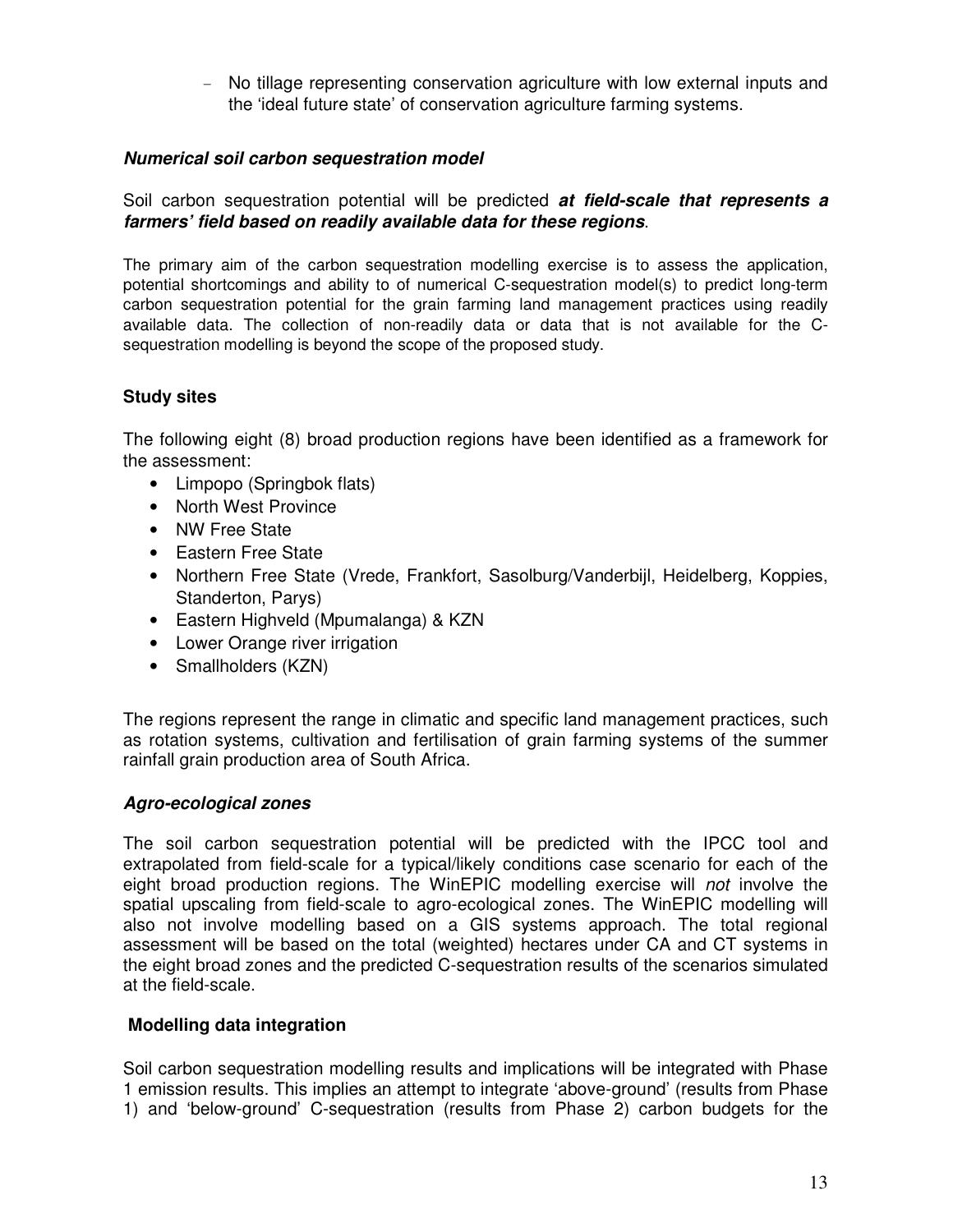assessment of the total or net carbon footprint of grain farming systems in northern summer rainfall regions.

#### **Communicate carbon sequestration assessment results**

The carbon sequestration and budgeting results and implications will be communicated to various groups of key stakeholders through reporting and presentations.

## **PROJECT EXPECTED IMPACTS**

This project (Phase 2) will continue the process to provide novel (new) data on and create awareness in the entire agricultural value chain (from farmers to markets) on their carbon footprint (with the emphasis on C-sequestration) and provide information on which farming systems to implement in order to improve soil health and farming efficiency and reduce the impact on climate change. In the long term this will lead to improved land management, healthier natural resources and a reduction in greenhouse gas emissions. Furthermore, if carbon tax, or any other incentive scheme is implemented in the future, this information, followed by a rigorous monitoring and implementation process, will be very useful for this sector. Determining the impact of various farming systems on carbon budgets also has long term policy implications as the information can be used to assist government in focussing their mitigation strategies for the agriculture sector.

## **Project Collaboration**

Grain SA will collaborate with the following institutions:

**Blue North Sustainability (Pty) Ltd manages the Confronting Climate Cahnge (CCC) Initiative on behalf of the South African Fruit and Wine Industry Bodies. CCC was established in 2008.** The initiative focuses on the Life Cycle Assessment (LCA) of greenhouse gas emissions at farm-level and across agricultural value chains, as well as a climate change knowledge resources for the industry. The initiative currently focusses on perennial tree orchards, but CCC has already developed a carbon footprint protocol, the data collection tools, database and reporting tools for grain farming in South Africa.

The CCC initiative is project managed by Blue North Sustainability, a Stellenbosch-based sustainability practice that is focused on the development and implementation of robust and credible sustainability programs in agricultural businesses and value chains. Blue North was founded in 2011. Blue North Sustainability completed the C-sequestration assessment of the WCT funded C-footprint project in the Western Cape.

**TerraSim** is an environmental consulting company specialising in the earth science component of sustainable land use, rehabilitation of mine- and degraded land, and remediation of contaminated land. Terrasim has a registered professional soil scientist with 24 years of experience in soil science and the environmental field. Terrasim specialises in the application of numerical modelling of the climate-plant-soil-water- and waste-soil-water continuum aspects.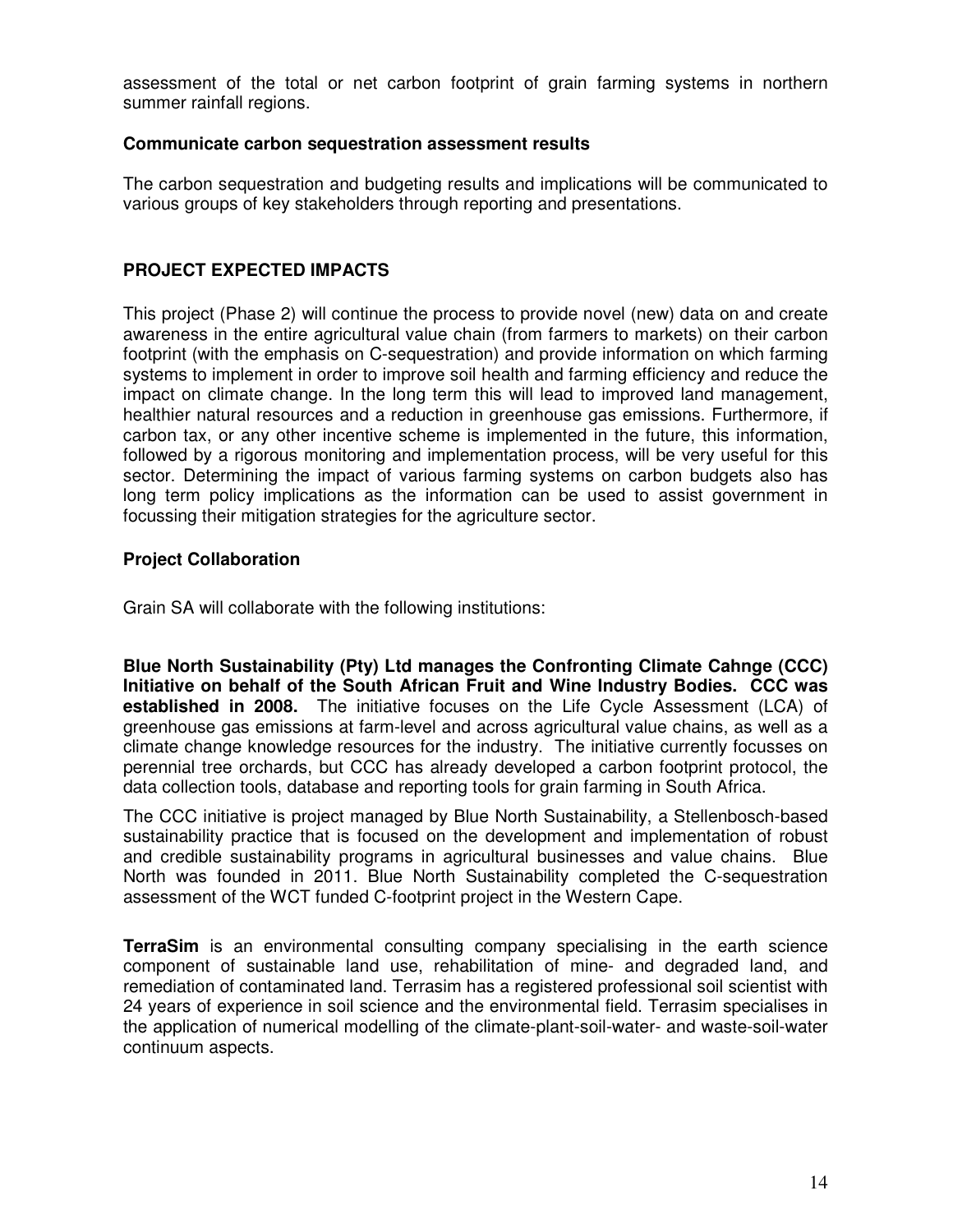|  | Appendix B – Work Plan and Budget for Phase 2 |  |  |  |  |  |  |  |
|--|-----------------------------------------------|--|--|--|--|--|--|--|
|--|-----------------------------------------------|--|--|--|--|--|--|--|

| <b>Objectives and Activities</b> |                                                                                                                     | <b>Method</b> | <b>Duration</b> | <b>Month</b>  | Lead                   | Budget (excl VAT) (R) |                 |                     |  |  |  |  |
|----------------------------------|---------------------------------------------------------------------------------------------------------------------|---------------|-----------------|---------------|------------------------|-----------------------|-----------------|---------------------|--|--|--|--|
|                                  |                                                                                                                     |               |                 |               |                        | TerraSim (TS)         | <b>Grain SA</b> | <b>BN</b>           |  |  |  |  |
| $\mathbf{1}$                     | To collect or generate data for soil carbon sequestration modelling for application in maize-based systems          |               |                 |               |                        |                       |                 |                     |  |  |  |  |
| 1,1                              | Update the existing data collection tool                                                                            | Desk-top      | 1 week          | Oct-Dec'19    | <b>IBN</b>             |                       |                 | R24 000             |  |  |  |  |
| 1,2                              | Collect / compile / prepare the datasets, model data files Desk-top                                                 |               | 4 weeks         | Oct-Dec'19    | GSA / TS / BN          | R 45 000              |                 | R10000              |  |  |  |  |
| 1,3                              | Climate data generation of ≥40 years data record for<br>numerical C-sequestration model input                       | Desk-top      | 4 weeks         | Oct-Dec'19    | CCC                    | R 25 000              |                 |                     |  |  |  |  |
| 1,4                              | Support & Sense check the data                                                                                      | Desk-top      | 2 weeks         | Oct-Dec'19    | <b>BN</b>              |                       |                 | R16000              |  |  |  |  |
| 12                               | To model soil carbon sequestration for annual cropping systems in the 8 summer rainfall regions                     |               |                 |               |                        |                       |                 |                     |  |  |  |  |
| 2,1                              | Calculate / model the C-sequestation potential for each<br>regions (x8) and system (x3) for each area (24 datasets) | Desk-top      | 2 weeks         | Jan-Mar'20    | BN / TS                | R48000                |                 | R32000              |  |  |  |  |
| 2,2                              | Calculating / model the overall C-sequestration results                                                             | Desk-top      | 2 weeks         | Jan-Mar'20    | BN                     |                       |                 | R8 000              |  |  |  |  |
| 2,3                              | Complete the C-sequestration report                                                                                 |               | 2 weeks         | Apr-Jun'20    | <b>BN</b>              |                       |                 | R16000              |  |  |  |  |
| 3                                | To analyse and integrate different modelling results                                                                |               |                 |               |                        |                       |                 |                     |  |  |  |  |
| 3,1                              | Integration of carbon footprint (emissions) and carbon<br>sequestration data to calculate net C-footprint           | Desk-top      | 1 week          | <b>Jul'20</b> | BN / TS / GSA          | R 5 000               |                 | R16 000             |  |  |  |  |
|                                  | $3,2$ Compile reports - 6-monthly + annual                                                                          | Desk-top      | 2 weeks         |               | Feb+Aug'20 BN/TS / GSA | R 17 500              |                 | R <sub>16</sub> 000 |  |  |  |  |
| 4                                | To communicate carbon sequestration assessment results of phase 12                                                  |               |                 |               |                        |                       |                 |                     |  |  |  |  |
| 4,1                              | Regional Awareness sessions plus preparations (2)                                                                   | Workshop      | 3 days          | Aug-Sep'20    | <b>GSA</b>             |                       | R 3500          |                     |  |  |  |  |
| 4,2                              | Project outputs (case-studies and articles)                                                                         | Desk-top      | 3 days          | Aug-Sep'20    | <b>BN</b>              | R8 000                |                 | R8 000              |  |  |  |  |
| 4,3                              | Close out workshop preparation                                                                                      | Desk-top      | 1 day           | Aug-Sep'20    | GSA/BN/TS              | R <sub>2</sub> 000    |                 | R <sub>2</sub> 000  |  |  |  |  |
| 4,4                              | Close out workshop                                                                                                  | Workshop      | 2 days          | Aug-Sep'20    | GSA/BN/TS              | R4 000                |                 | R4 000              |  |  |  |  |
| 5                                | Data, Travelling & Accommodation (only if required and billed at cost)                                              |               |                 |               |                        |                       |                 |                     |  |  |  |  |
| 5,1                              | Travel, accommodatin and professional costs                                                                         |               |                 |               |                        |                       | R20000          |                     |  |  |  |  |
| 5,2                              | Data purchasing (e.g. climate, soil, etc., if not available)                                                        |               |                 |               |                        |                       | R20 000         |                     |  |  |  |  |
| Sub Totals<br>154 500            |                                                                                                                     |               |                 |               |                        | 43 500                | 152 000         |                     |  |  |  |  |
|                                  | Total (VAT at 0%)                                                                                                   |               |                 |               |                        | $\mathbf R$           | 350 000         |                     |  |  |  |  |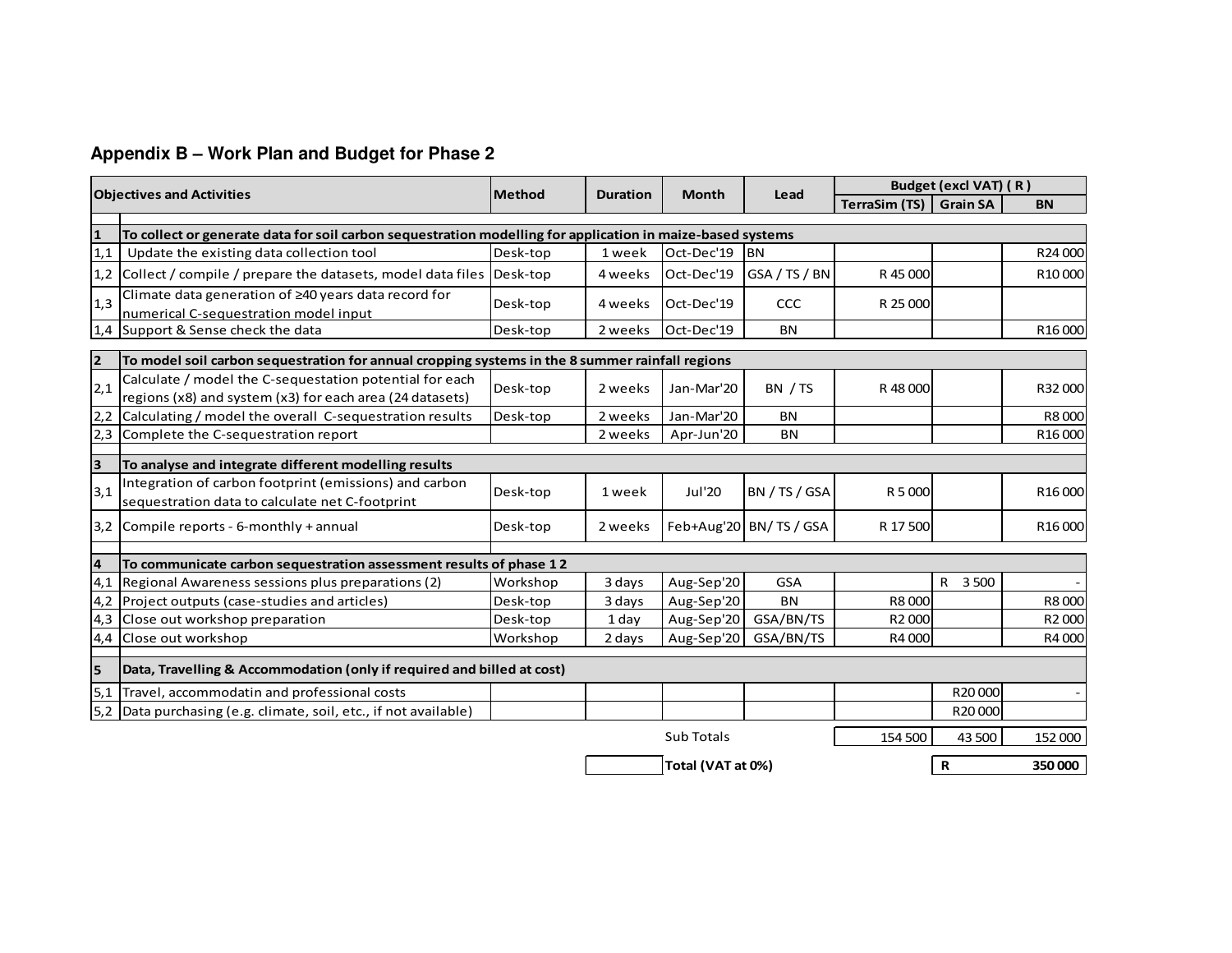#### **Appendix C – Literature**

- Department of Environmental Affairs. 2011. South Africa's Second National Communication under the United Nations Framework Convention on Climate Change. Department of Environmental Affairs, Republic of South Africa, Pretoria.
- Lal, R. 2004. Soil carbon sequestration impacts on global climate change and food security. Science 304:1623-1627. www.sciencemag.org/cgi/content/full/ 305/5690/1567DCI.
- Lal, R. 2005. Soil carbon sequestration in natural and managed tropical forest ecosystems. Journal of Sustainable Forestry 21(1):1-30.
- Lal, R. 2006. Enhancing crop yields in the developing countries through restoration of soil organic carbon pool in agricultural lands. Land Degradation and Development 17:197-209.
- Lal, R. 2010a. Enhancing eco-efficiency in agroecosystems through soil C sequestration. Crop Science 50:S120-S131.
- Lal, R. 2010b. Managing soils and ecosystems for mitigating anthropogenic carbon emissions and advancing global food security. BioScience 60(9):708-721.
- Lal, R. 2015. Sequestering carbon and increasing productivity by conservation agriculture. Journal of Soil and Water Conservation 70(3): 55A-62A.
- Lal, R., Negassa, W. and Lorenz, K. 2015. Carbon sequestration in soil. Current Opinion in Environmental Sustainability 15: 79–86.
- Lal, R. 2016. Beyond COP21: Potential and challenges of the "4 per Thousand" initiative. Journal of Soil and Water Conservation 71(1): 20A-25A.
- Mills, A.J. and Fey, M.V. 2004. Declining soil quality in South Africa: effects of land use on soil organic matter and surface crusting. Journal of Plant and Soil, 21(5):388-398.
- National Treasury. 2013. Carbon tax policy paper: reducing greenhouse gas emissions and facilitating the transition to a green economy. Available at: http://www.treasury.gov.za (accessed on 10 December 2013).
- Reicosky, D.C., Lindstrom, M.J., Schumacher, T.E., Lobb, D. and Malo, D.D. 2005. Tillage-induced CO2 loss across an eroded landscape. Soil and Tillage Research, 81(2): 183–194.
- The British Standards Institution. 2011. PAS 2050:2011 specification for the assessment of the life cycle greenhouse gas emissions of goods and services.
- The British Standards Institution. 2012. PAS 2050-1:2012 specification for the assessment of life cycle greenhouse gas emissions from horticultural products.
- Food and Agriculture Organization of the United Nations (FAO). 2015. Soils help to combat and adapt to climate change by playing a key role in the carbon cycle. Available at: www.fao.org.
- Partridge, A., Cloete-Beets, L. Barends, V. 2014. The real cost of a carbon tax. Estimating the impact of South Africa's 2015 carbon tax with an application to the agricultural sector of the Western Cape. Paper submitted to the 2014